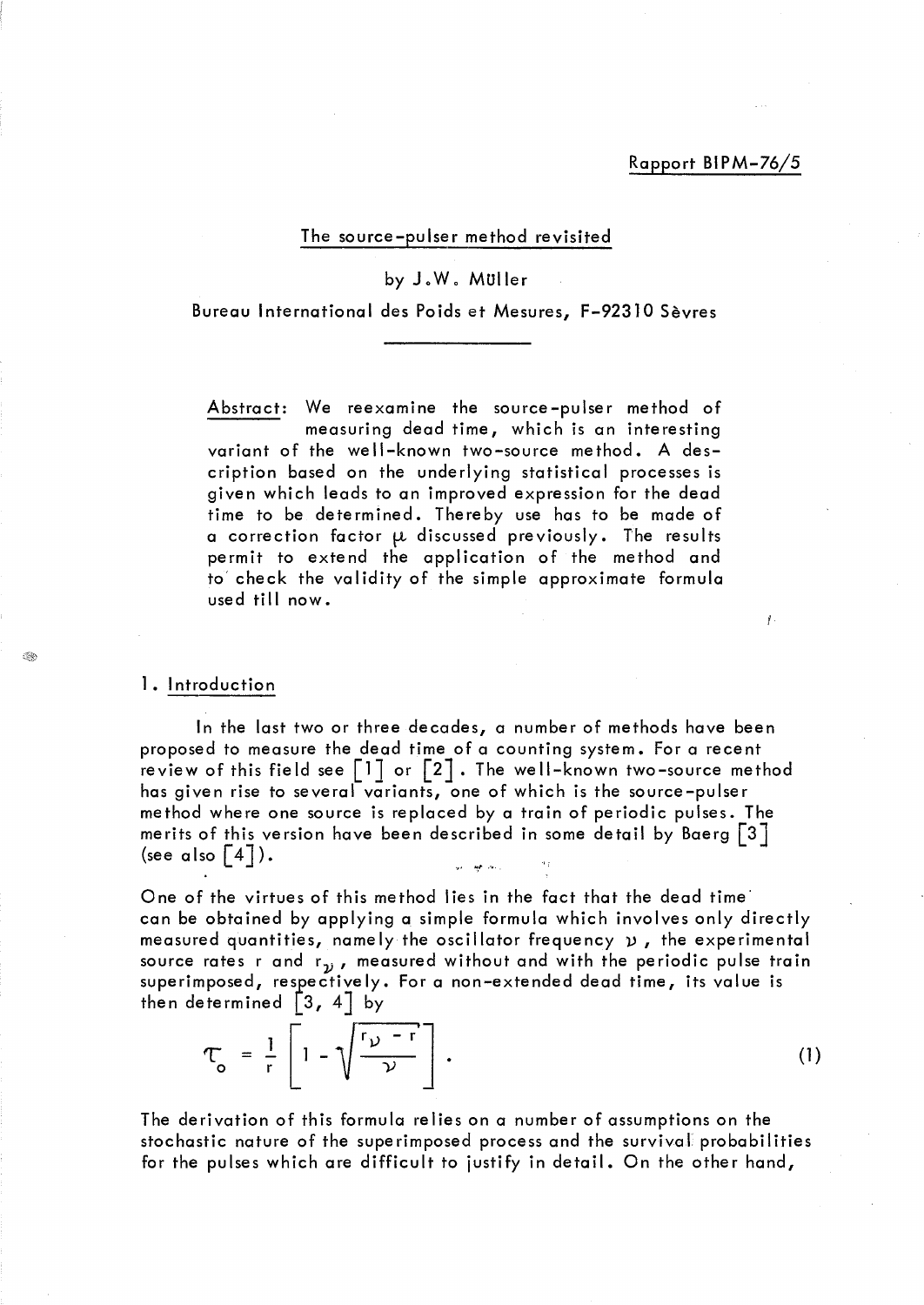careful experiments have verified at various laboratories that (1) gives excellent results for a large range of parameters which are of practical interest. Only when  $\psi$  exceeds a value of about  $(3\tau)^{-1}$ , some irregularities begin to appear in calculated numerical values for the dead times  $\lceil 5 \rceil$  which are attributed to the approximate nature of (1), although the exact origin of the trouble could not be determined.

ln view of this somewhat unclear situation it seemed worthwhile to try to arrive at an exact description of the underlying stochastic processes, in particular for the case of a non-extended dead time. Such an approach is presented in what follows.

#### 2. The four interval densities involved

ln order to derive the observable count rate of the superposition, we have to determine the dead-time losses for both components of the process. For the sake of simplicity these will be called  $\rho$  - and  $\nu$ -pulses for those originating from the source and the pulse generator respectively. The calculation is then based on the simple idea of the balance equation  $\lceil 6 \rceil$ . This relation states that the new count rate is equal to the old one minus the dead-time losses, and it has to be applied twice.

For evaluating the loss  $\ell$  produced by the dead time  $\tau$  of a given registered pulse, we have to know the (total) density D(t) of the following events (of a certain type) in the original sequence (i.e. without dead time), since

 $\tau$  $\int_{x}$  =  $\int_{x}^{x} D_{x}(t) dt$ , (2) o

€

where t is the time interval between the moment a pulse was registered (at  $t = 0$ ) and the arrival of a subsequent event. The index x characterised the "start" and "stop" pulses. As there are two types of events in the superposition considered, four different interval densities and losses have to be distinguished, i.e. x may stand for " $\rho \rho$ ", " $\rho \nu$ ", " $\nu \rho$ " or " $\nu \nu$ ".

Let us consider briefly these four cases for  $D_{y}(t)$ , namely

a) density of original  $\rho$  -pulses following a registered  $\rho$ -pulse,

|  |  | b) $n = n - n$ $y = n - n - n - n$ $y = n$                                                                                                                                                                                                                                                                                                             |  |  |  |
|--|--|--------------------------------------------------------------------------------------------------------------------------------------------------------------------------------------------------------------------------------------------------------------------------------------------------------------------------------------------------------|--|--|--|
|  |  | c) $\frac{n}{2}$ $\frac{n}{2}$ $\frac{n}{2}$ $\frac{n}{2}$ $\frac{n}{2}$ $\frac{n}{2}$ $\frac{n}{2}$ $\frac{n}{2}$ $\frac{n}{2}$ $\frac{n}{2}$ $\frac{n}{2}$ $\frac{n}{2}$ $\frac{n}{2}$ $\frac{n}{2}$ $\frac{n}{2}$ $\frac{n}{2}$ $\frac{n}{2}$ $\frac{n}{2}$ $\frac{n}{2}$ $\frac{n}{2}$ $\frac{n}{2}$ $\frac{n}{2}$ $\frac{n}{2}$ $\frac{n}{2}$ $\$ |  |  |  |
|  |  | d) $\mathbf{u} = \mathbf{u} - \mathbf{u} - \mathbf{v} = \mathbf{u} - \mathbf{u} - \mathbf{u} - \mathbf{u} - \mathbf{v} = \mathbf{u}$                                                                                                                                                                                                                   |  |  |  |

As the original sequence of pulses from the source is assumed to form a Poisson process (with count rate  $\rho$  ), which is known to be "memoryless",

2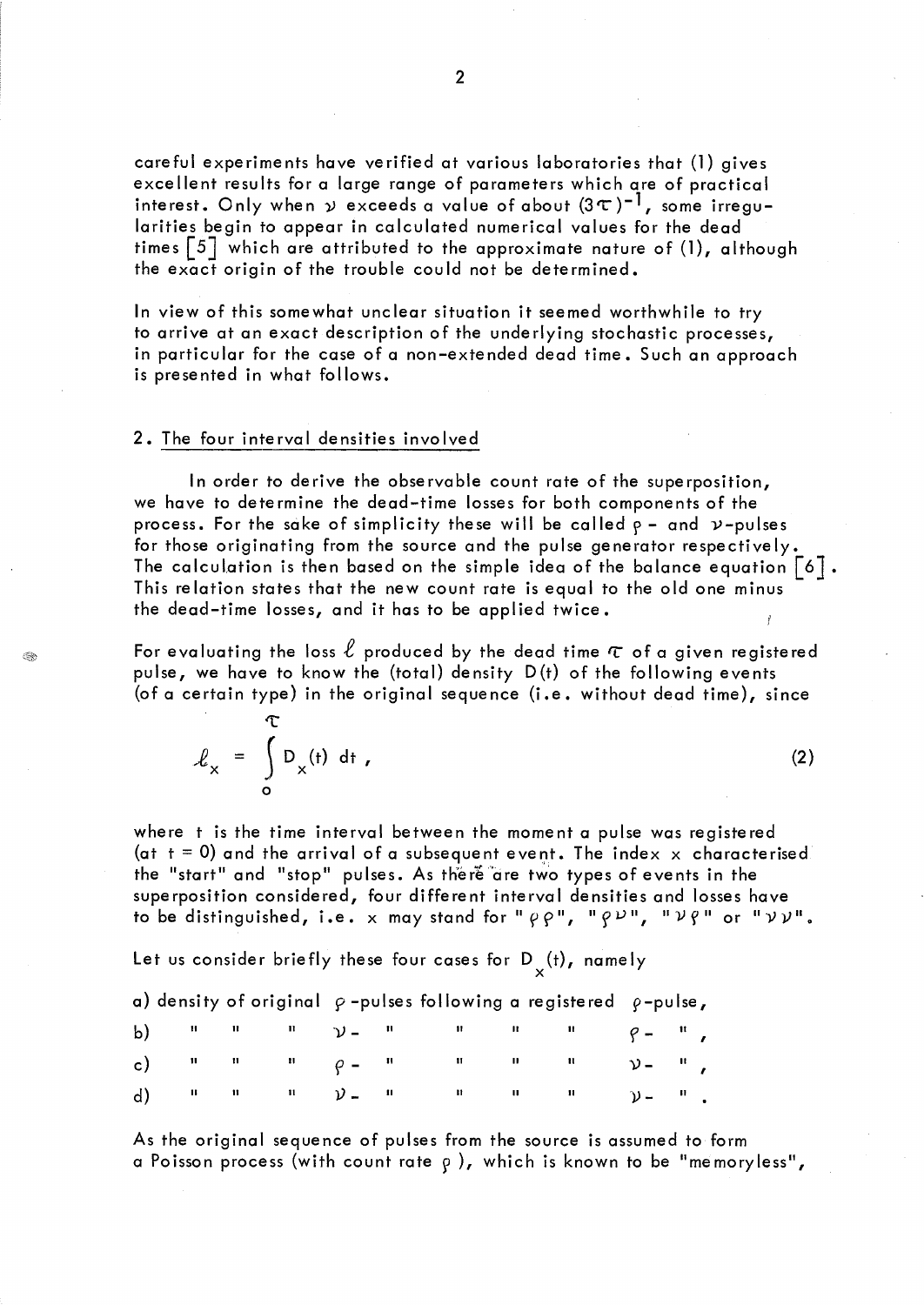we find for a) and c), for the conditional (integral) densities,

$$
D_{\rho\rho}(t) = D_{\nu\rho}(t) = \rho \sum_{k=1}^{\infty} \frac{(\rho t)^{k-1}}{(k-1)!} \cdot e^{-\rho t} \cdot U(t) = \rho \cdot U(t)
$$
, (3)

i.e. a constant value  $\rho$  for all intervals  $t > 0$ .

Similarly, case d) gives rise to a simple result, namely

D<sub>yy</sub>(t) = 
$$
\sum_{k=1}^{\infty} \delta(t - kT)
$$
, with T = 1/ $\nu$ , (4)

which is a series of regularly spaced  $S$ -functions (also known as Dirac comb).

As for case b) one might feel tempted to assume complete independence between the  $\rho$  - and  $\gamma$  -pulses. In this situation we would expect

$$
D'_{\hat{y}\gamma}(t) = \sum_{k=1}^{\infty} \frac{1}{T} \cdot U(t - [k-1]T) \cdot U(kT - t) = \gamma \cdot U(t).
$$

However, the assumed independence holds only for the original  $\rho$ - ahd  $\mathcal{Y}$  -pulses. The fact that a certain  $\rho$ -pulse has been registered (at t = 0) allows us to draw some conclusion about the possible position of the preceding  $\nu$ -event. Thus, for instance, this pulse cannot have arrived within the time interval from  $\tau$  to 0 (unless it was eliminated by another counted  $\rho$ -pulse), since such a pulse would have suppressed the  $\rho$ -event at the time origin. The real interval distribution for case b) is therefore more complicated. This problem has been treated recently in  $\lceil 7 \rceil$  where the density considered, called D(t), was evaluated by a recursive numerical method. The corresponding loss due to the dead time of the  $\rho$ -pulse is given by

$$
\hat{\ell}_{\rho\nu} = \int_{0}^{\tau} D(t) dt = \mu \cdot \nu \tau.
$$

S

(5)

 $\mu$  is a correction factor which depends e.g. on the two ratios  $\rho' = \rho / \nu$ and  $\tau' = \tau / T$ . As a result of the correlation described above, we have always  $\mu \geqslant 1$ . The correction factor  $\mu$  ( $\rho$ ',  $\tau$ ') has been extensively tabulated in  $|7|$ .

The losses due to the dead time of a registered pulse can therefore be described as indicated in Table 1.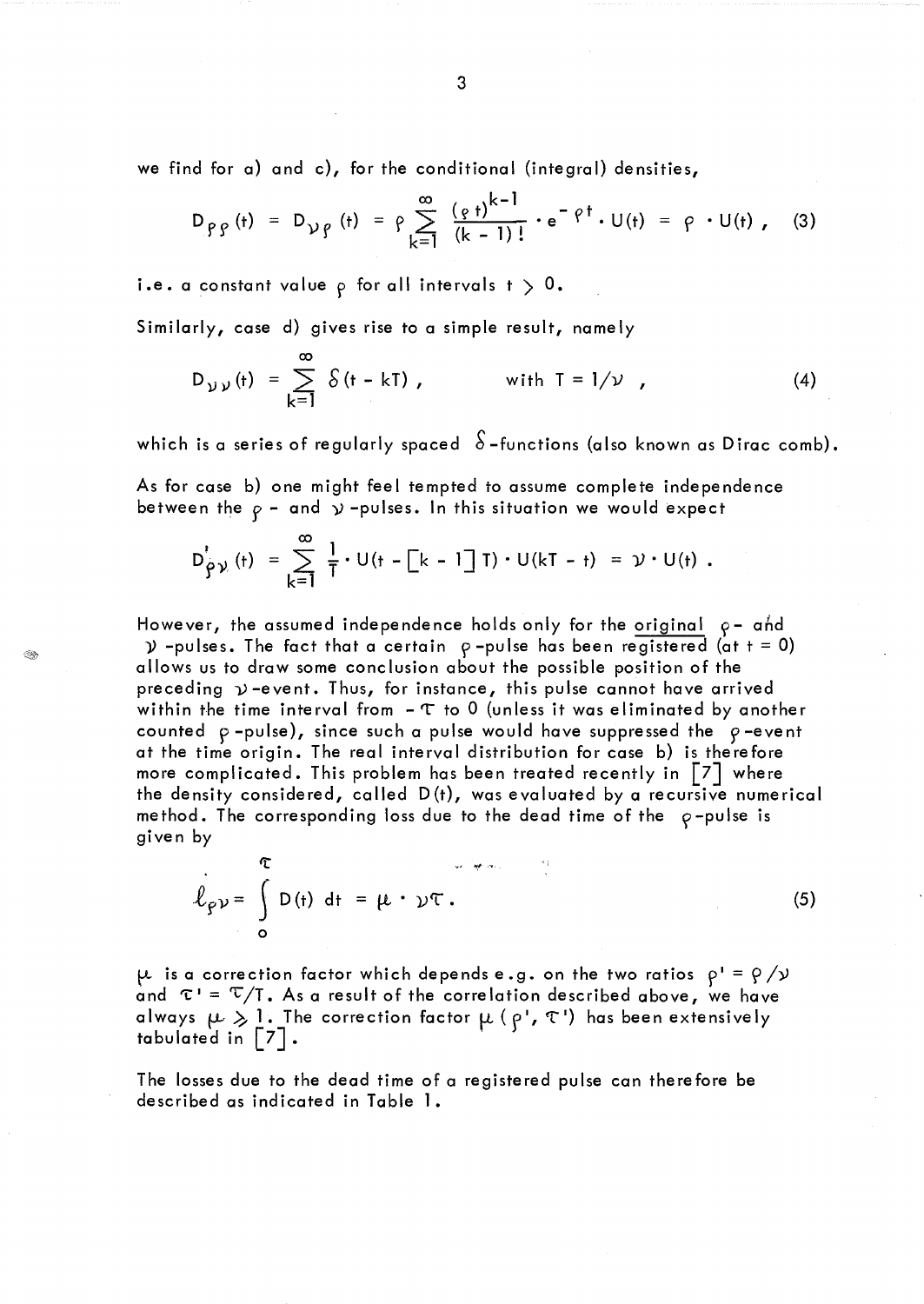Table l - Dead-time losses produced by a registered pulse for the two types of e ve nts.

 $\lceil \lceil \sqrt{v \tau} \rceil \rceil$  is the largest integer below  $v \tau$  and therefore vanishes for  $\tau \leq \tau$ .

| Type of<br>registered | Losses within $\tau$ |                               |              |                                        |  |  |  |  |
|-----------------------|----------------------|-------------------------------|--------------|----------------------------------------|--|--|--|--|
| pulse                 | case                 | - for type $\rho$ $\int$ case |              | - for type $\mathcal{Y}$               |  |  |  |  |
|                       | a)                   | P                             | $\mathbf{c}$ | $\mu \cdot \nu \tau$                   |  |  |  |  |
| V)                    | b)                   | T                             | $\mathsf{d}$ | $\lceil \lceil \nu \tau \rceil \rceil$ |  |  |  |  |

### 3. Sketch of the new evaluation

It is practical to introduce the notion of transmission factors in what follows. For  $\rho$ -pulses, for instance, this quantity is defined by the ratio

$$
T_{\rho} = \frac{\text{observed count rate of } \rho - \text{pulses}}{\text{original count rate of } \rho - \text{pulses}} \tag{6}
$$

and likewise for the  $\mathcal{Y}$ -pulses or for the superposition.

Apart from section 5, the dead times involved are always assumed to be of the non-extended type. For the sake of simplicity, however, the index n or e (on the left) will always be omitted for the transmission factors when no confusion is likely to happen.

The derivation of the transmission factors is first done for an arbitrary value of  $\tau$ . After having reached some general conclusions, the formulae will be specified for the case where  $\tau$  does not exceed  $1/\nu$ .

a) The general case

**BR** 

Taking into account Table 1, the balance equation for the count rates becomes

$$
\rho T_{\rho} = \rho - \left[ \rho T_{\rho} \cdot \rho \tau + \nu T_{\nu} \cdot \rho \tau \right]
$$

$$
= \rho - \rho \tau (\rho T_{\rho} + \nu T_{\nu}),
$$

where the expression in brackets represents the losses due to the dead time of registered  $\rho$  - and  $\gamma$  -pulses. Hence

$$
T_{\rho} = 1 - \tau (\rho T_{\rho} + \nu T_{\nu}). \qquad (7)
$$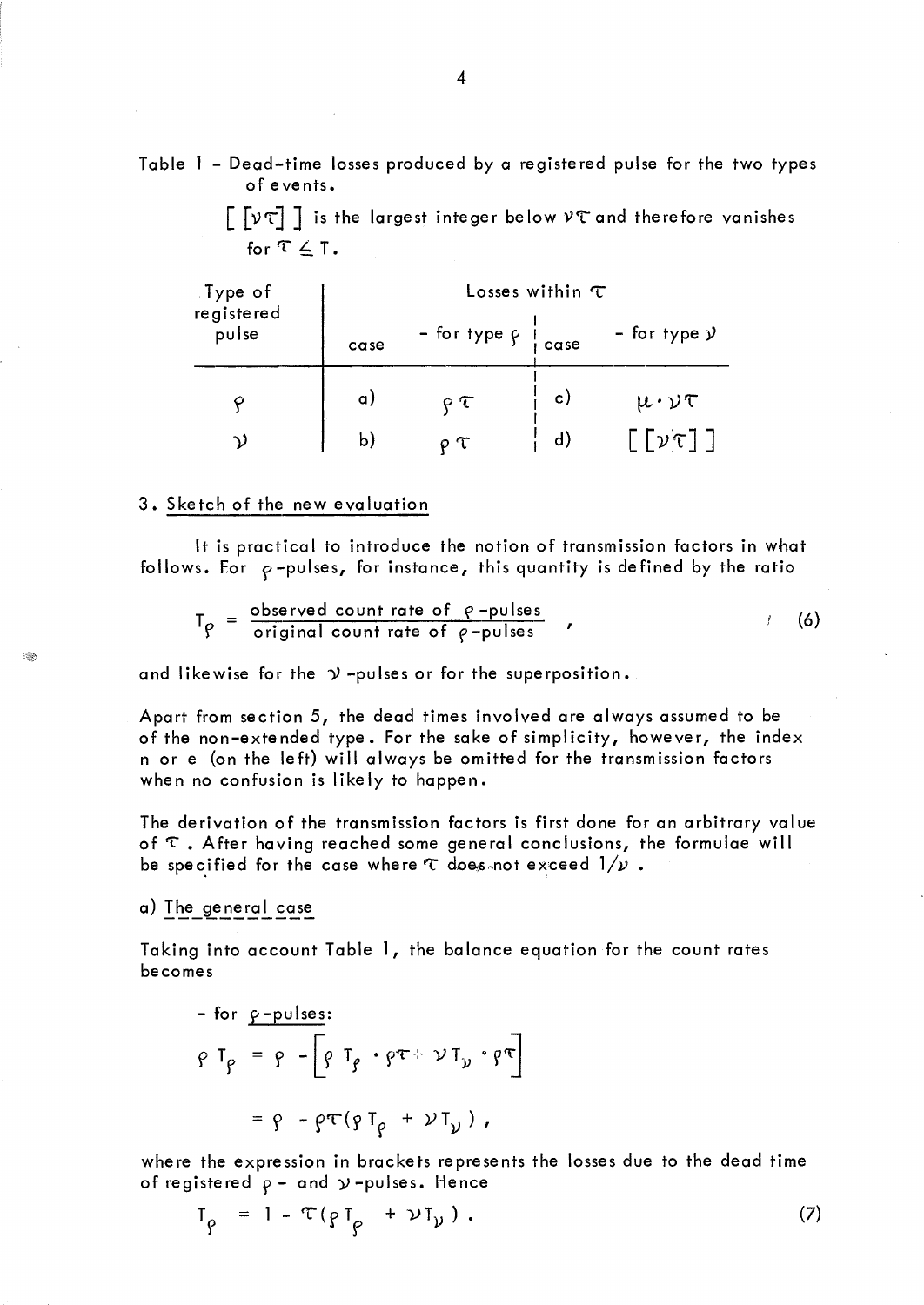Similarly, it becomes

For y-pulses:  
\n
$$
\nu T_y = \nu - \left[ \rho T_\rho \cdot \mu \nu T + \nu T_y \cdot K \right],
$$

where  $K = [\nu \tau]$ .

Hence

 $\mathbb{C}$ 

$$
T_{y} = \frac{1 - \mu \rho \tau T_{\rho}}{1 + K} \tag{8}
$$

When (8) is applied to (7) we obtain, after a simple rearrangement,

$$
T_{\rho} = \frac{1 - \frac{\nu \tau}{1 + K}}{1 + (1 - \frac{\mu \nu \tau}{1 + K}) \rho \tau} \ . \tag{9}
$$

Together with (8) this gives

$$
T_{\nu} = \frac{1}{1 + K} \cdot \frac{1 - (\mu - 1) \rho \tau}{1 + (1 - \frac{\mu \nu \tau}{K + 1}) \rho \tau} \ . \tag{10}
$$

By using the abbreviations

$$
\begin{aligned}\n\mathfrak{P} \mathbb{T} &\equiv x, \\
\mathfrak{P} \mathbb{T} &\equiv x, \\
\mathfrak{P} \mathbb{T} &\equiv z, \\
\mathfrak{P} \mathbb{T} &\equiv z, \\
\mathfrak{P} \mathbb{T} &\equiv z, \\
\mathfrak{P} \mathbb{T} &\equiv z, \\
\mathfrak{P} \mathbb{T} &\equiv z, \\
\mathfrak{P} \mathbb{T} &\equiv z, \\
\mathfrak{P} \mathbb{T} &\equiv z, \\
\mathfrak{P} \mathbb{T} &\equiv z, \\
\mathfrak{P} \mathbb{T} &\equiv z, \\
\mathfrak{P} \mathbb{T} &\equiv z, \\
\mathfrak{P} \mathbb{T} &\equiv z, \\
\mathfrak{P} \mathbb{T} &\equiv z, \\
\mathfrak{P} \mathbb{T} &\equiv z, \\
\mathfrak{P} \mathbb{T} &\equiv z, \\
\mathfrak{P} \mathbb{T} &\equiv z, \\
\mathfrak{P} \mathbb{T} &\equiv z, \\
\mathfrak{P} \mathbb{T} &\equiv z, \\
\mathfrak{P} \mathbb{T} &\equiv z, \\
\mathfrak{P} \mathbb{T} &\equiv z, \\
\mathfrak{P} \mathbb{T} &\equiv z, \\
\mathfrak{P} \mathbb{T} &\equiv z, \\
\mathfrak{P} \mathbb{T} &\equiv z, \\
\mathfrak{P} \mathbb{T} &\equiv z, \\
\mathfrak{P} \mathbb{T} &\equiv z, \\
\mathfrak{P} \mathbb{T} &\equiv z, \\
\mathfrak{P} \mathbb{T} &\equiv z, \\
\mathfrak{P} \mathbb{T} &\equiv z, \\
\mathfrak{P} \mathbb{T} &\equiv z, \\
\mathfrak{P} \mathbb{T} &\equiv z, \\
\mathfrak{P} \mathbb{T} &\equiv z, \\
\mathfrak{P} \mathbb{T} &\equiv z, \\
\mathfrak{P} \mathbb{T} &\equiv z, \\
\mathfrak{P} \mathbb{T} &\equiv z, \\
\mathfrak{P} \mathbb{T} &\equiv z, \\
\mathfrak{P} \mathbb{T} &\equiv z, \\
\mathfrak{P} \mathbb{T} &
$$

the partial transmission factors can also be written as

$$
T_{\rho} = \frac{1}{K!} \frac{K! - z}{1 + (1 - z!) \times} \qquad (9')
$$

$$
T_{\gamma} = \frac{1}{K'} \frac{1 - (\mu - 1) \times}{1 + (1 - z') \times} \tag{10'}
$$

For the total process, superimposed by  $\rho$  – and  $\mathcal{V}$  –pulses, the observed count rate  $r_{\mathcal{V}}$  is now readily obtained by means of (9') and (10') as

and off their

$$
r_{\mathcal{Y}} = \rho T_{\rho} + \mathcal{Y} T_{\mathcal{Y}} = \frac{K' \rho + (1 - \mu \times) \nu}{K' \left[ 1 + (1 - z') \times \right]} \,, \tag{12}
$$

since  $\beta$  z =  $\nu$  x.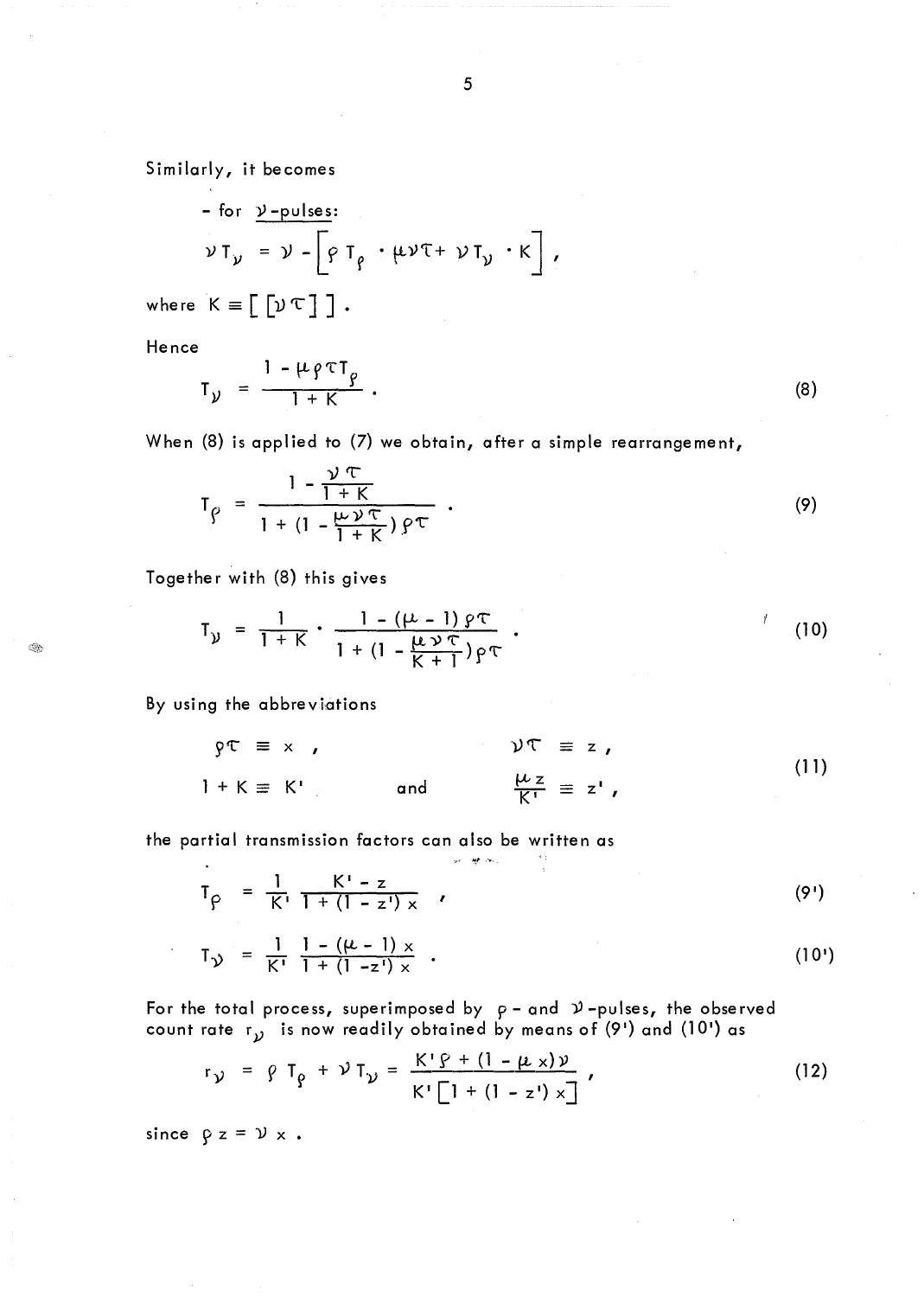

Figure 1 - Schematic behaviour of the transmission factors  $T_{\rho}$ ,  $T_{\gamma}$ and  $T_{\rho\, \gamma}$  (for a given non-extended dead time  $\tau$  ) as a function of the oscillator frequency  $\nu$ . The drawing assumes  $x \approx 0.25$ .

The overall transmission factor  $T_{\rho \nu}$  is therefore

$$
T_{\rho\nu} = \frac{r_{\nu}}{\rho + \nu} = \frac{K'\rho + (1 - \mu \times)\nu}{K'\left(\rho + \nu\right)\left[1 + (1 - z')\times\right]} \quad . \tag{13}
$$

Let us briefly discuss the discontinuities of the transmission factors at the points where  $\gamma\tau$  is equal to a positive integer k. Since there  $\mu = 1$ , we find

- for  $y\tau = k -$  (i.e. limit "from the left"), since then  $K^* = k$  and  $z^* = 1$ :

 $T_{\rho} = 0$ ,  $T_{y} = 1/k$  and  $T_{\rho y} = 1/(k+x)$ ;

6

 $(14)$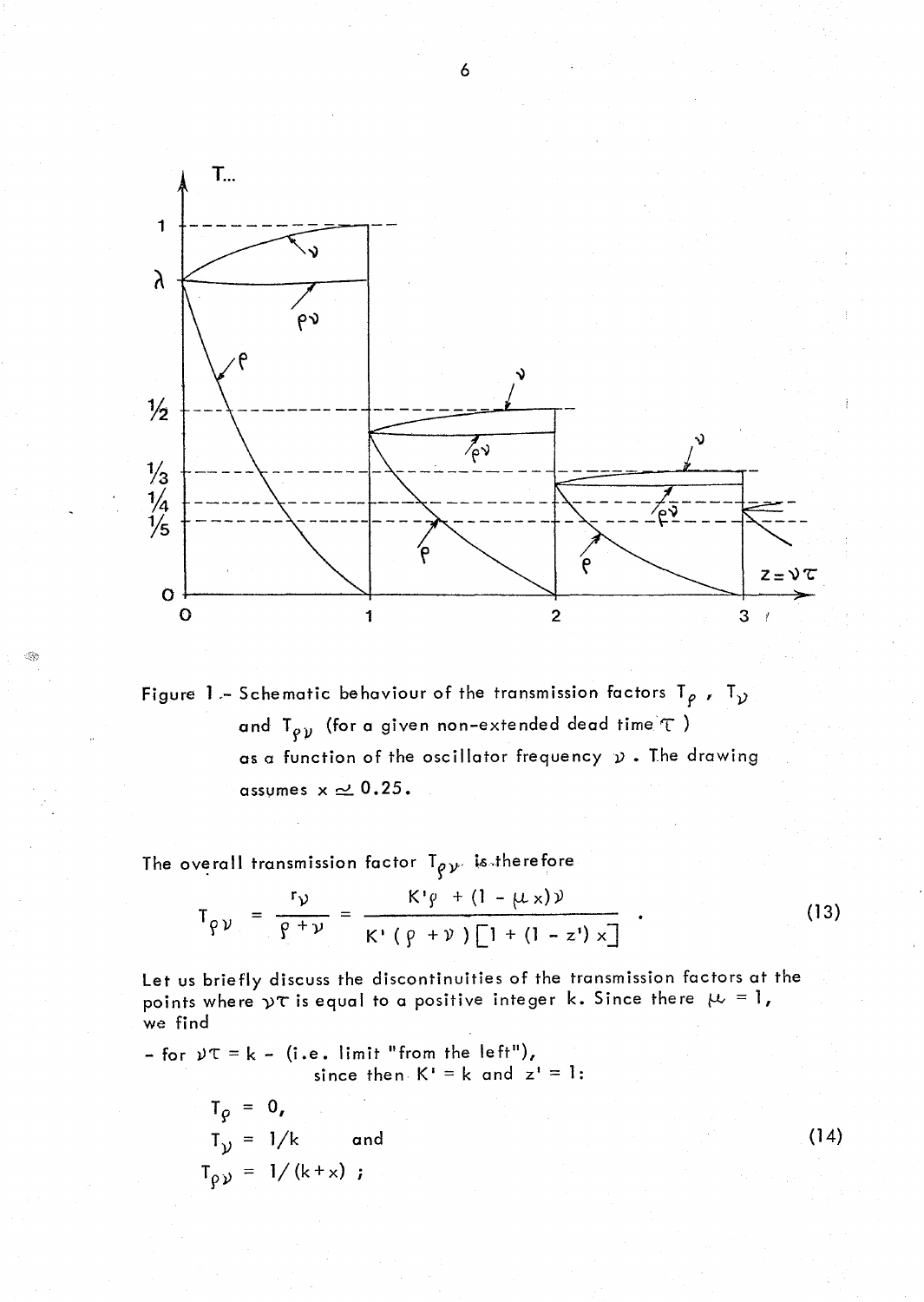- for  $\mathcal{V}^{\top} = k + (i.e.$  limit "from the right"), since now  $K' = k+1$  and  $z' = k/(k+1)$ :

$$
T_{\rho} = T_{\gamma} = T_{\rho} \gamma = 1/(k+1+x),
$$

as can be readily verified. Here  $k = 0$  is also allowed; the transmission is then given by  $(1+x)^{-1} = \lambda$ .

We may conclude from (14) and (15) that the transmission factors vary as a function of the pulser frequency  $y$  roughly as sketched in Fig. 1. Whereas both T<sub>p</sub> and T<sub>y</sub> change markedly with  $\gamma$  (and in opposite directions), the overall transmission T  $\rho_{\mathcal{V}}$  remains approximately constant for a given value K<sup>1</sup>, at least for  $\rho \chi \gamma$ .

The values of the transmission factors on the left-hand side of the discontinuities in Fig. 1 can be easily interpreted. Thus, with  $\tau = 1/\nu$ , for instance, the dead time following a registered  $\nu$ -event suppresses all  $\rho$ -pulses, but as it stops immediately before the next oscillator pulse arrives, this event will be counted too. Hence, this situation leads at the same time to a complete extinction of the source pulses (T<sub>P</sub> = 0) and to an assured survival of all pulser events  $(T_y = 1)$ . Similar explanations are valid for  $yT = 2$ , 3, ....

# b) The region of practical interest

In what follows we shall restrict ourselves mainly to the domain  $0 \leq v \leq 1$ , i.e.  $K^{\dagger} = 1$ . Here the general formulae given above for the transmission factors may be simplified to

$$
T_{\varrho} = \frac{1-z}{1 + (1 - \mu z) \times} \tag{16}
$$

$$
T_{\mathcal{V}} = \frac{1 - (\mu - 1) \times}{1 + (1 - \mu z) \times} \quad \text{and} \quad (17)
$$

$$
T_{\rho \nu} = \frac{1 - \frac{\mu \times z}{x + z}}{1 + (1 - \mu z) \times} \tag{18}
$$

where we may recall that  $x = \rho \tau$  and  $z = \nu \tau$ .

The formulae (16) and (17) are somewhat different from the transmissions used previously ( $\lceil 3 - 5 \rceil$ ). In particular, it can be seen that they are not identical for both types of pulses. As the expressions (16) to (18) form the basis for all the subsequent calculations, they are also responsible for any difference between the new formulae and the earlier relationships for  $r_{\lambda}$  and  $\tau$ .

We note in passing that (17) has been used previously to calculate the correction factor  $\mu$  ( $\lceil 7 \rceil$ , eq. 9).

 $(15)$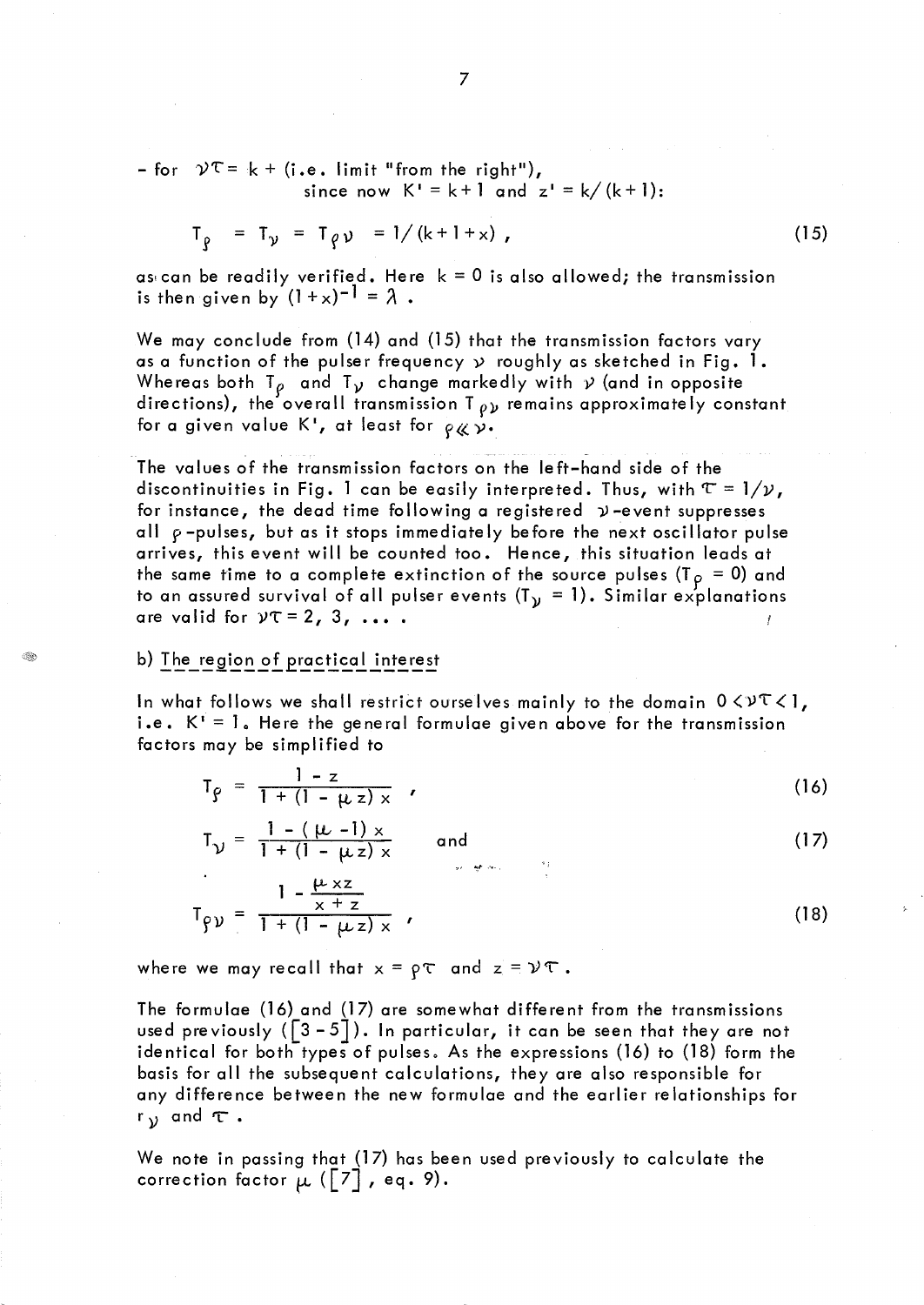## c) Determination of the dead time

The next task is to derive an expression which allows the determination of the dead time involved,  $\tau$ , which is still assumed to be non-extended. Starting from (12) and using only directly measurable count rates, i.e. replacing  $\rho$  by r/(1 - r $\tau$ ), we find

$$
r_{\mathcal{Y}} = \frac{K'r + (1 - r\tau)\mathcal{Y} - \mu\mathcal{Y} \cdot r\tau}{K'\left[1 - r\tau + (1 - z')r\tau\right]} = \frac{K'r + \mathcal{Y} - (1 + \mu)rz}{K' - \mu z \cdot r\tau}.
$$
 (19)

When written as a power series in  $\tau$  , we obtain (remembering that  $z = \gamma \tau$ )

$$
\tau^2 \cdot r_{\gamma} \cdot \mu \nu - \tau \cdot r_{\gamma} (1 + \mu) - r_{\gamma} K' + r K' + \nu = 0.
$$

The solution of this quadratic equation is

ंके

$$
\tau = \frac{1+\mu}{2\mu r_{\mathcal{Y}}} \left[ 1 - \sqrt{1 + \frac{4\mu r_{\mathcal{Y}}}{(1+\mu)^2} \cdot \frac{K'(r_{\mathcal{Y}} - r) - \mathcal{Y}}{r_{\mathcal{Y}}}} \right].
$$
 (20)

This gives for  $0 \lt \mathcal{T} \lt 1/\mathcal{Y}$ , the practical range that is of most interest (and at present the only one where tabulated values for the correction factors  $\mu$  are available), the formula

$$
\tau = \frac{1+\mu}{2\mu r_{\nu}} \left[ 1 - \sqrt{1 - \frac{4\mu}{(1+\mu)^2} \cdot \frac{r_{\nu}}{r} \cdot \frac{r^{2} + \nu^{2}}{r^{2}} \right], \qquad (21)
$$

which is the main result of the present study and replaces the approximate expression  $(1)$ .

In practice,  $(21)$  has to be used by iteration, using first some approximate value for  $\tau$  when looking up the appropriate value of  $\mu$  . For the moment, a similar problem may also arise for  $\wp$  , but this will disappear once the new tabulation of  $\mu$  with  $r' = r/\nu$  (instead of  $\rho'$ ) is available.

Alternative forms of  $(21)$  are known, as e.g.

$$
\tau = \frac{1+\mu}{2\mu r_{\nu}} \left[ 1 - \frac{2}{1+\mu} \sqrt{\left( \frac{\mu-1}{2} \right)^2 + \mu \frac{(r_{\nu} - r) (r_{\nu} - \nu)}{r \cdot \nu}} \right]. (21a)
$$

The reader will easily verify the identity and perhaps establish other useful variants.

It should be noted that (21) does not reduce to (1) if we put  $\mu = 1$ . In fact, the corresponding formula would be wrong, as has been noted before  $\lfloor 8 \rfloor$ . The reason is that some of the changes produced by the correction factor  $\mu$ had been taken into account explicitly in the derivation of  $(1)$ . This can be seen by a detailed comparison with  $\left[3\right]$  and  $\left\lceil 5\right\rceil$  .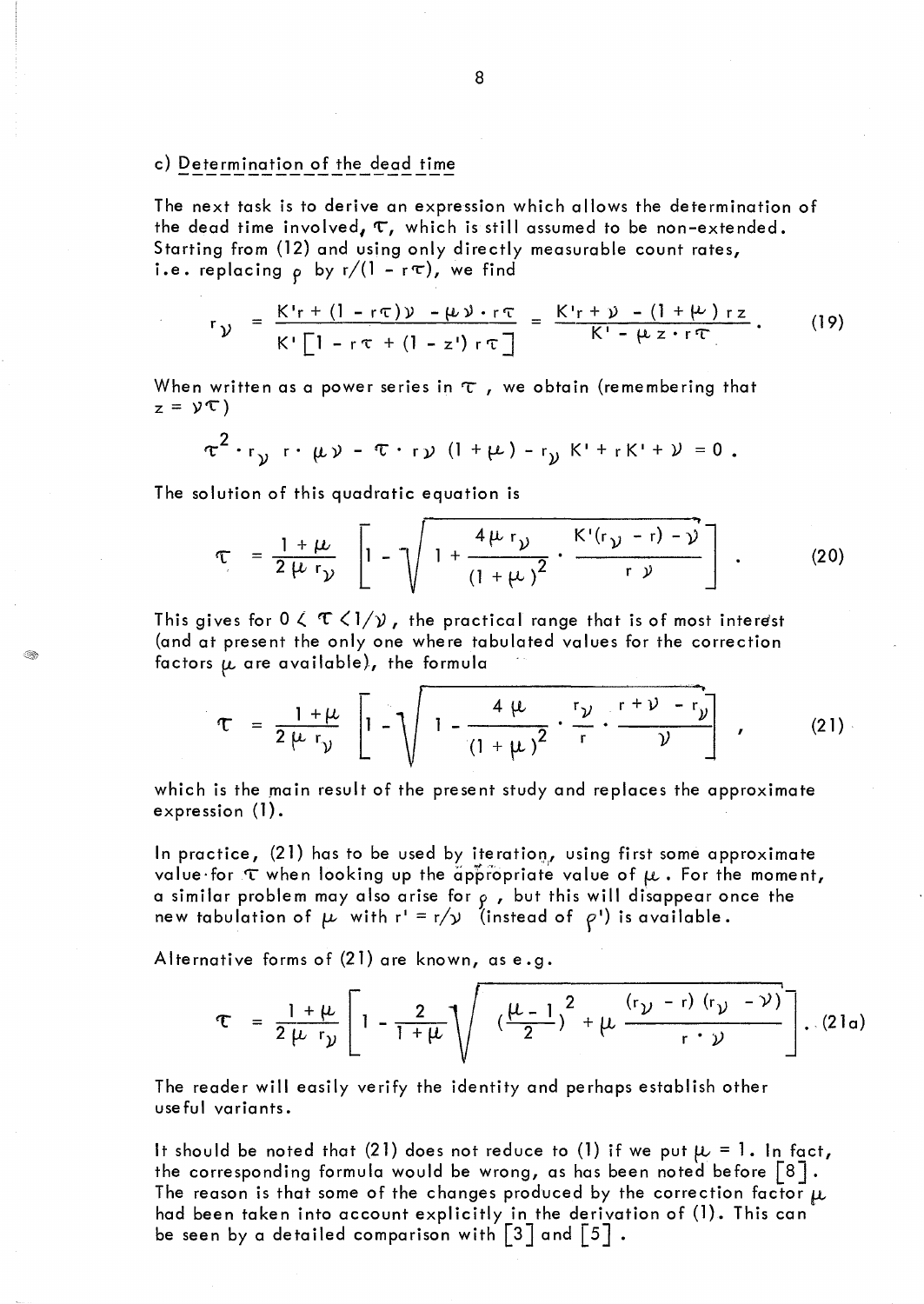#### 4. Discussion

An obvious question is to ask how the numerical values of the dead time compare when determined according to (1) or (21). Such a comparison can be readily made in a simple way. From (12) we get for  $K' = 1$ 

$$
r_{\nu} = \frac{\rho + \nu - \mu \cdot \nu_{x}}{1 + (1 - \mu \cdot \nu \tau)_{x}}.
$$

Since  $r = \frac{p}{1 + x}$ , the insertion of these expressions into (1) leads to

$$
\tau_o = \frac{1+x}{\beta} \left[ 1 - \sqrt{\frac{\rho}{\nu} + 1 - \mu \times - \frac{\rho/\nu}{1+x}} \right]
$$

and hence for the ratio to

$$
\frac{\tau_o}{\tau} = \frac{1 + x}{x} \left[ 1 - \sqrt{\frac{1 + \rho' - \mu \times}{1 + (1 - \mu \tau') \times} - \frac{\rho'}{1 + \times}} \right],
$$
\n(22)

with the abbreviations

$$
\varphi' = \varphi / \nu \qquad \text{and} \qquad \tau' = z = \nu \tau \ .
$$

This ratio is represented graphically in Fig. 2 for some values of the parameter  $p'$ . For the range  $\tau$  '  $\zeta$  0.35 and for  $p' \le 1$  (see Fig. 2a), the ratio  $\tau_{o}'/\tau$  seldom deviates by more than 10<sup>-3</sup> from unity, and usually much less, demonstrating that the simple formula (1) is fully adequate in this region. Also for values of  $\rho$ ' as high as 5 the differences are within 1%. The situation is quite different for higher values of  $\tau'$ , in particular for  $\tau$  '  $\lesssim$  0.5, as can be seen from Fig. 2b. The approximation (1) then breaks progressively down, even for  $\rho \rightarrow 0$ . It should be mentioned, however, that cautious users had always refrained from applying the formula in this domain.

In his interesting second paper on the periodic pulse method, Baerg ( $\lceil 5 \rceil$ ) eq. 5) suggests a method to compare the "observed" and theoretical transmission by forming the quantity

$$
R_{B} = \frac{r_{V} - r}{\gamma (1 - r_{T})^{2}}
$$
 (23)

which should have unit value at the oscillator frequencies used to determine  $\tau$  . His measurements, reported graphically, show that this expectation is very well supported as long as  $2\sqrt{n}$  /3. For higher frequencies - at least for the parameters used - Baerg's ratio  $R_B$  may deviate from unity. In particular, for  $\mathcal{V}(\Sigma)$  1/2 it seems to increase very rapidly. The curious behaviour of R<sub>B</sub> has never been fully understood, nor its exact relation to the corresponding dead-time measurement. It seems that the new approach can shed some light on this problem too.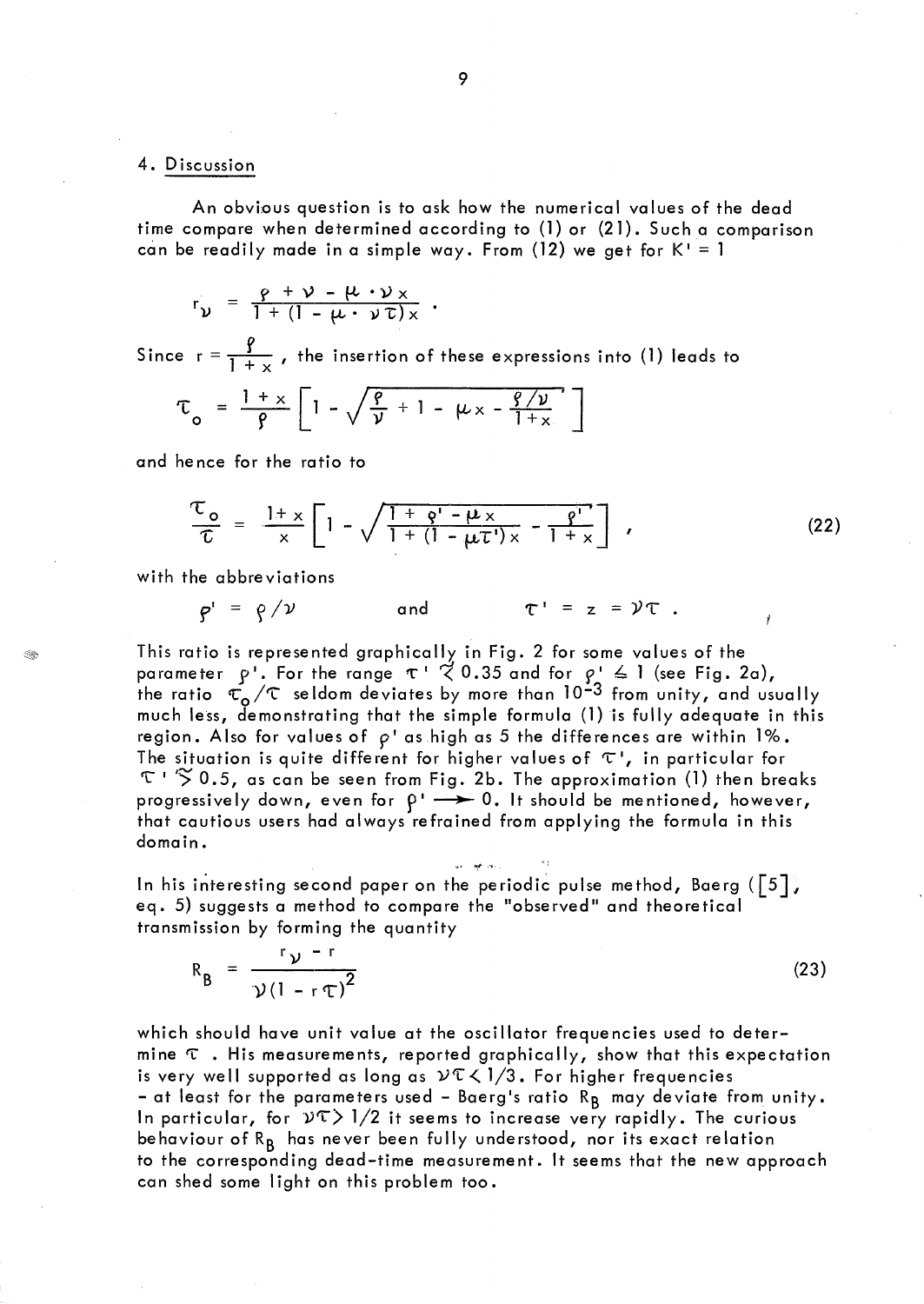

 $\mathbb{R}^2$ 

and some values of  $\rho$ <sup>1</sup>. This plot permits to determine the accuracy of the approximate formula (1).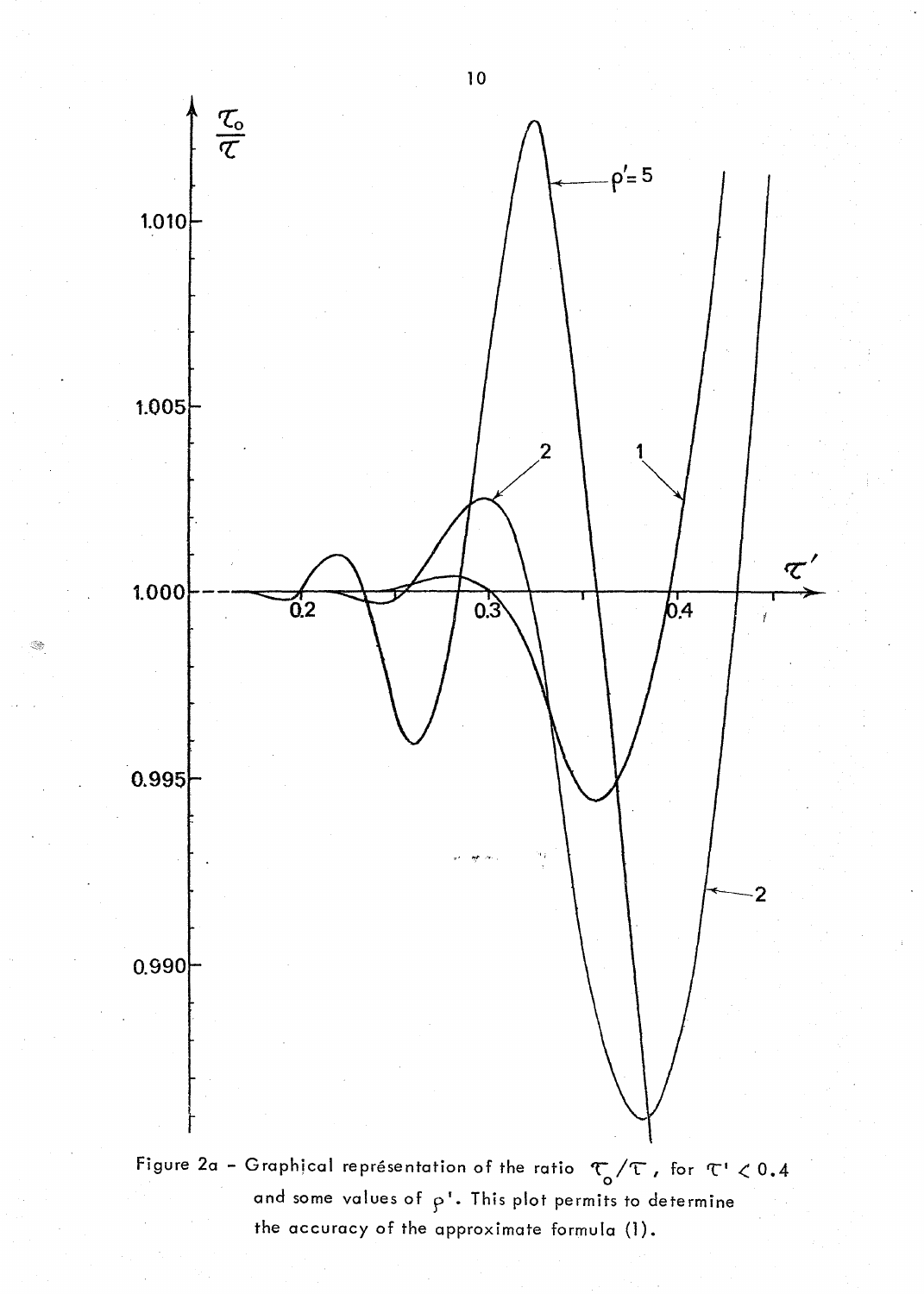

 $\mathsf{L}^{\circledR}$ 



 $\bar{1}$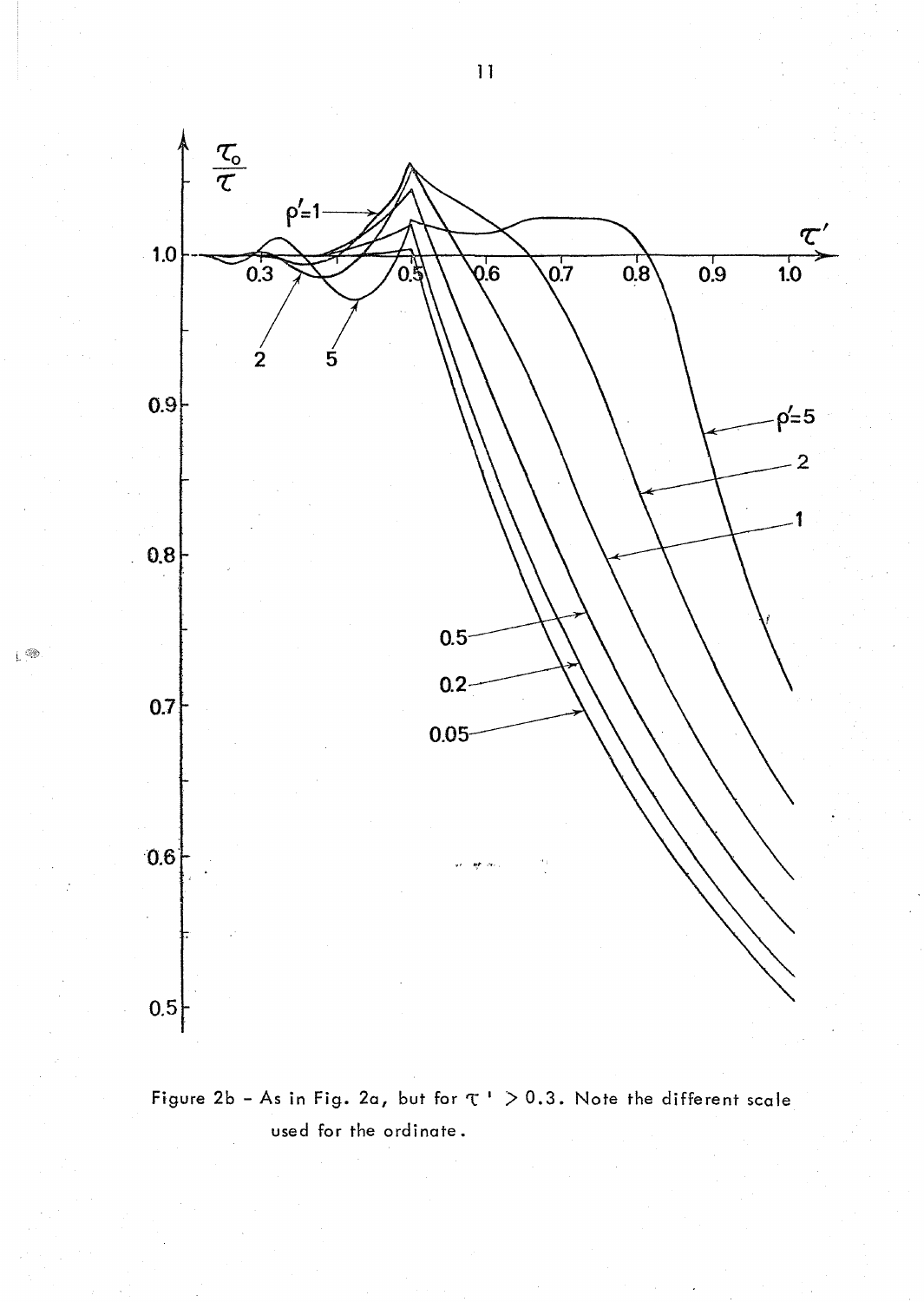Inserting again the expressions given previously for  $r_{\rm y}$  and r into (23), we arrive at

$$
R_{B} = \frac{\frac{\rho + \gamma - \mu \cdot \gamma_{x}}{1 + (1 - \mu \cdot \gamma \tau)_{x}} - \frac{\rho}{1 + x}}{\gamma (1 - \frac{x}{1 + x})^{2}}
$$
  
= 
$$
\frac{(\rho' + 1 - \mu x)(1 + x)^{2}}{1 + (1 - \mu \tau')_{x}} - \rho' (1 + x) ,
$$
 (24)

with  $x = \rho \tau = \rho' \tau'$ . Figure 3 shows the theoretical behaviour of R<sub>B</sub> for values of the parameters corresponding to Baerg's experimental conditions where  $\rho\simeq$  1 000 s<sup>-1</sup> and T  $\simeq$  250  $\mu$ s, hence x  $\simeq$  0.25. We note that for a graph like Fig. 3 with x constant,  $\tau$ <sup>1</sup> is the only independent variable since  $\rho' = x/\tau'$ . It is obvious that the experimental findings are very well reproduced, giving thereby additional support to the theory as outlined above. For the critical minimum at  $\tau$  ' = 0.5 we obtain with (24) the value R<sub>B</sub> = 0.978 while from the plot given in [5] one can read  $R_B = 0.977 \pm 0.002$ \*. For  $\tau = 1$ ,  $R_B$  reaches the value 1 + x.

## 5. The situation with an extended dead time

Q.

As a matter of fact, the case of an extended dead time  $\tau$  essentially was solved several years ago and we have little to add. After determining the interval density for the superposition - for details we refer to  $\lceil 9 \rceil$  a simple integration gives for the overall losses  $\lceil 10 \rceil$ 

$$
1 - e^{\mathsf{T}} \varrho \nu = 1 - e^{-x} \left( 1 - \frac{\varrho \nu}{\varrho + \nu} \mathsf{T} \right). \tag{25}
$$

f

This implies for the experimental count rate of the superimposed process

$$
e^{\dagger} y = (\rho + \nu) e^{\dagger} \rho y = (\rho + \nu) - \rho \nu \tau e^{-x}.
$$
 (26)

It has been pointed out by Baerg  $\lceil 5 \rceil$  and by Taylor  $\lceil 11 \rceil$  that this may also be written in the form

$$
e^{r} y = \beta \cdot (1 - \gamma \tau) e^{-x} + \gamma \cdot e^{-x}, \qquad (26a)
$$

<sup>\*</sup> Note added in proof: Dr. A.P. Baerg informs me that the overshoot around  $1/\tau \simeq 2.8$  has well been seen in his measurements and that thére is also very good quantitative agreement, the maximum reaching indeed a value of about  $R_B = 1.0015$ .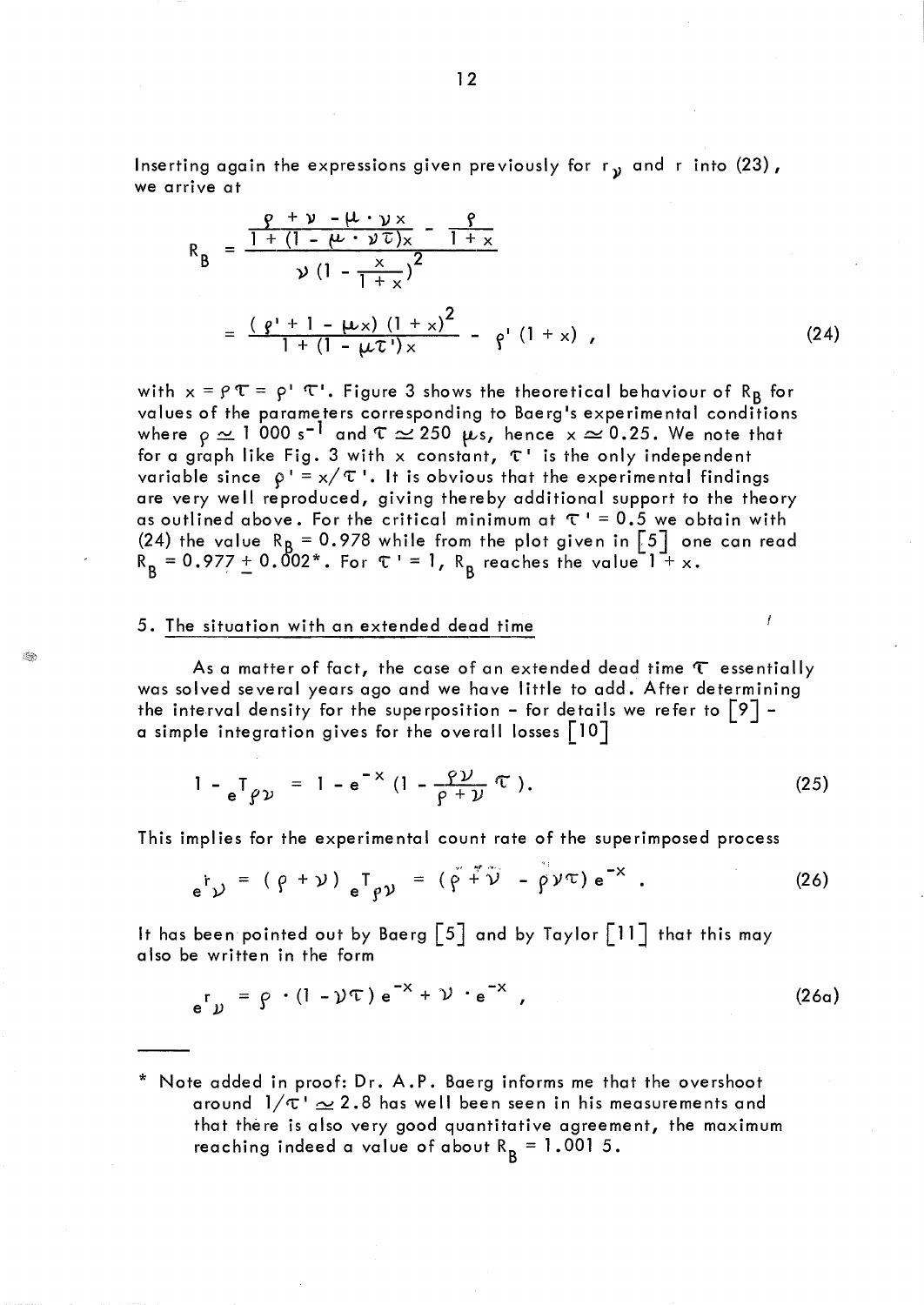

- Q

Figure 3 - Baerg's transmission ratio  $R_{B}$ , calculated according to eq. (24) for  $x = 0.25$ . There is excellent agreement with the measurements reported in  $\begin{bmatrix} 5 \end{bmatrix}$ .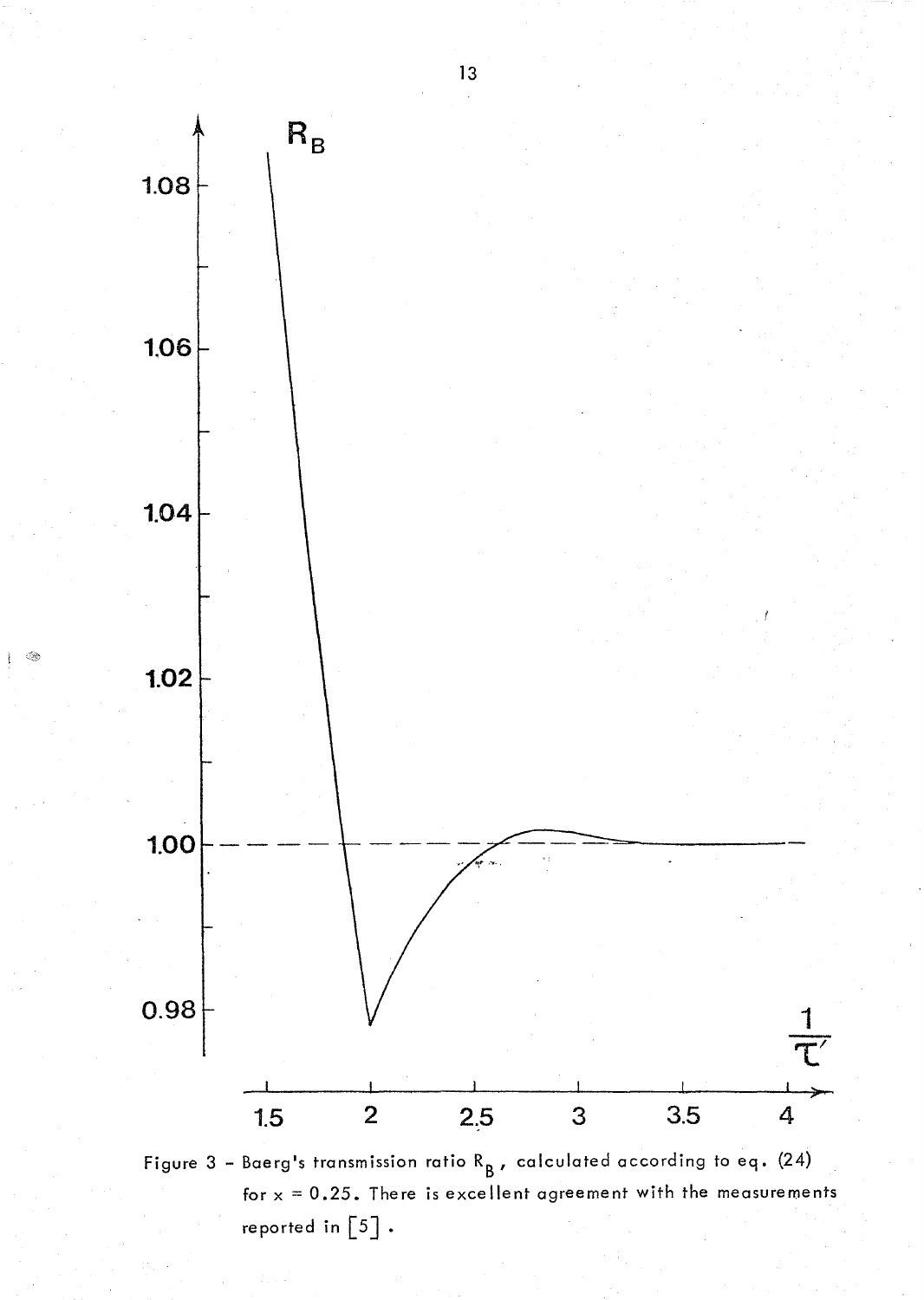from which one can readily infer the partial transmissions as

$$
T_{\rho} = (1 - \nu)^{\tau} e^{-x} \qquad \text{and}
$$
  
\n
$$
T_{\rho} = e^{-x}, \qquad (27)
$$

valid for an extended dead time in the source-pulser process. Obviously (27) holds only for  $\nu < 1/\tau$ , whereas T<sub>e</sub> = T<sub>y</sub> = 0 for  $\nu > 1/\tau$ .

The partial transmission factors can also be easily derived directly, as has been done by previous workers. As a result of the periodicity imposed by the  $\gamma$ -pulses (which are renewal points  $\lceil 7 \rceil$ ), any interval of length  $1/\gamma$ which starts with a  $\nu$  -event may be taken as characteristic for the whole process. Thereby it is immaterial whether the  $\nu$ -pulse has been registered or not as it is invariably followed by a dead time. Whether the next  $\mathfrak p$  -event is counted or not (for  $\tau > 1/\nu$  there is complete paralysis) depends only on the  $\rho$  -pulses: its survival requires  $\mathbf v$  to be preceded by a gap in the original  $\varphi$  -series of minimal length  $\tau$ , hence

$$
T_{\gamma}
$$
 = Prob $(no \rho in \tau) = e^{-x}$ .

Q.

The condition for a  $\rho$ -pulse to be counted is twofold:  $\rho$  should neither fall into the dead time of the  $\gamma$  -pulse (at the beginning of the interval), nor should it be too close to a preceding  $\rho$  -pulse; therefore

$$
T_{\rho} = (1 - \frac{\tau}{l}) \cdot e^{-x} = (1 - z) \cdot e^{-x}.
$$

We note that (25) can also be written in the form

$$
T_{\rho\nu} = (1 - \frac{x}{1 + \rho}) e^{-x} \quad . \tag{25'}
$$

A schematic plot is given in Fig. 4 and we point out in particular the surprising fact that  $T_{\nu}$  is independent of the frequency of the oscillator pulses. A comparison with Fig. 1 is instructive.

A possible way to determine  $\tau$  is offered by the relation  $\vert 5\vert$ 

$$
\frac{r_{\mathcal{Y}} - r}{\mathcal{Y}} = (1 - x) \cdot e^{-x} \tag{28}
$$

from which the root  $x$  - and hence also  $\tau$  , since  $\varphi$  is sufficiently well known - can be deduced numerically. An approximate analytical solution has been suggested recently by Taylor [11].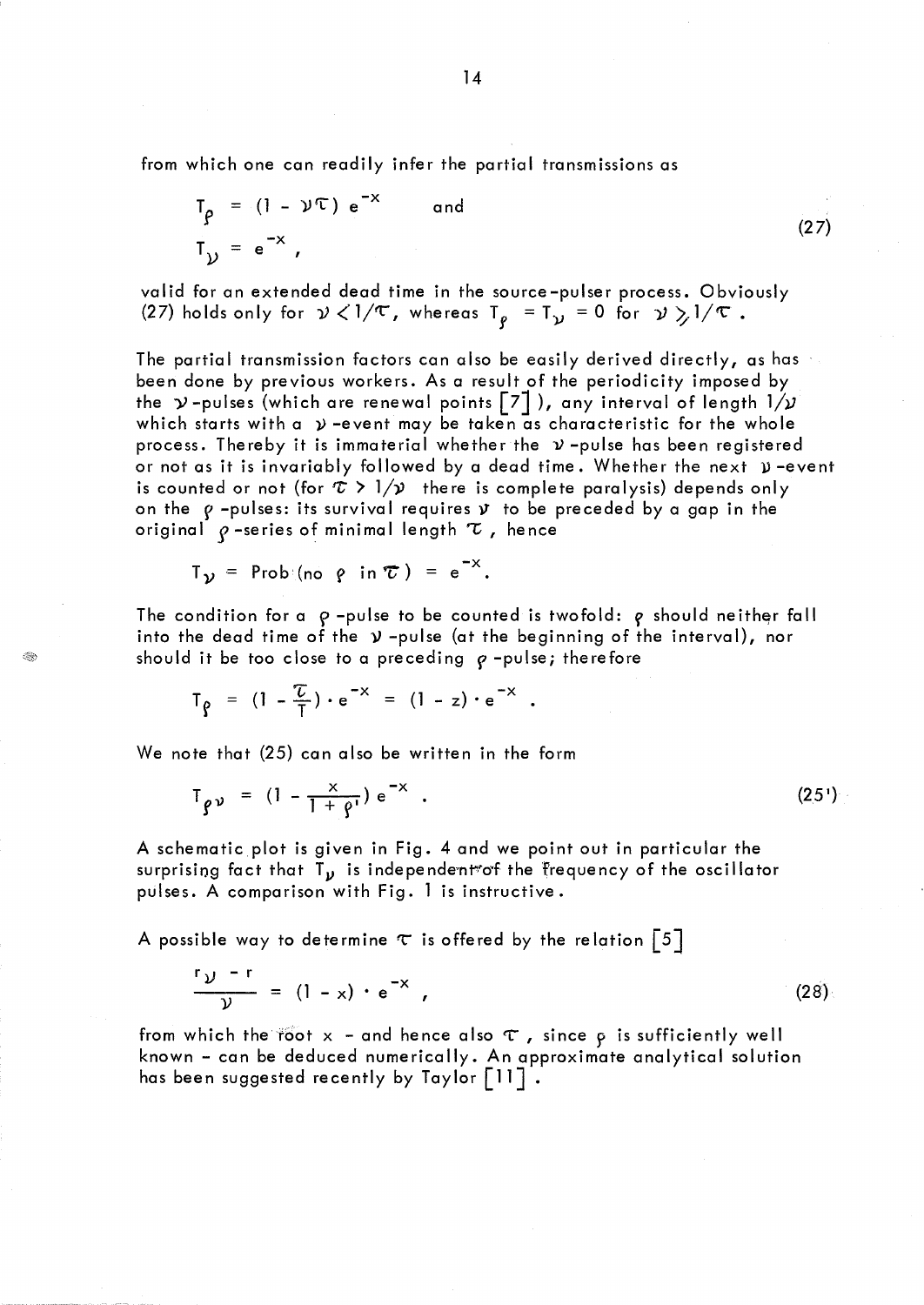



Among the items not treated here there remains the problem of the interval between successive registered events. This distribution might be of interest because it is easy to measure with a time-amplitude converter. This interval density is likely to be very informative for the type of dead time involved. Whereas the case of an extended  $\tau$  could probably be solved analytically, the non-extended type does not seem amenable to an explicit solution.

Some further consequences as well as a proposal for a simplified experimental arrangement will be described in another report.

It is a pleasure to acknowledge my indebtedness to some Canadian friends and colleagues. Abe Baerg (NRC, Ottawa) as well as Janet Merritt and John Taylor (both at AECL, Chalk River) provided me with most useful comments on a draft version and their continued interest has been an invaluable support and encouragement.